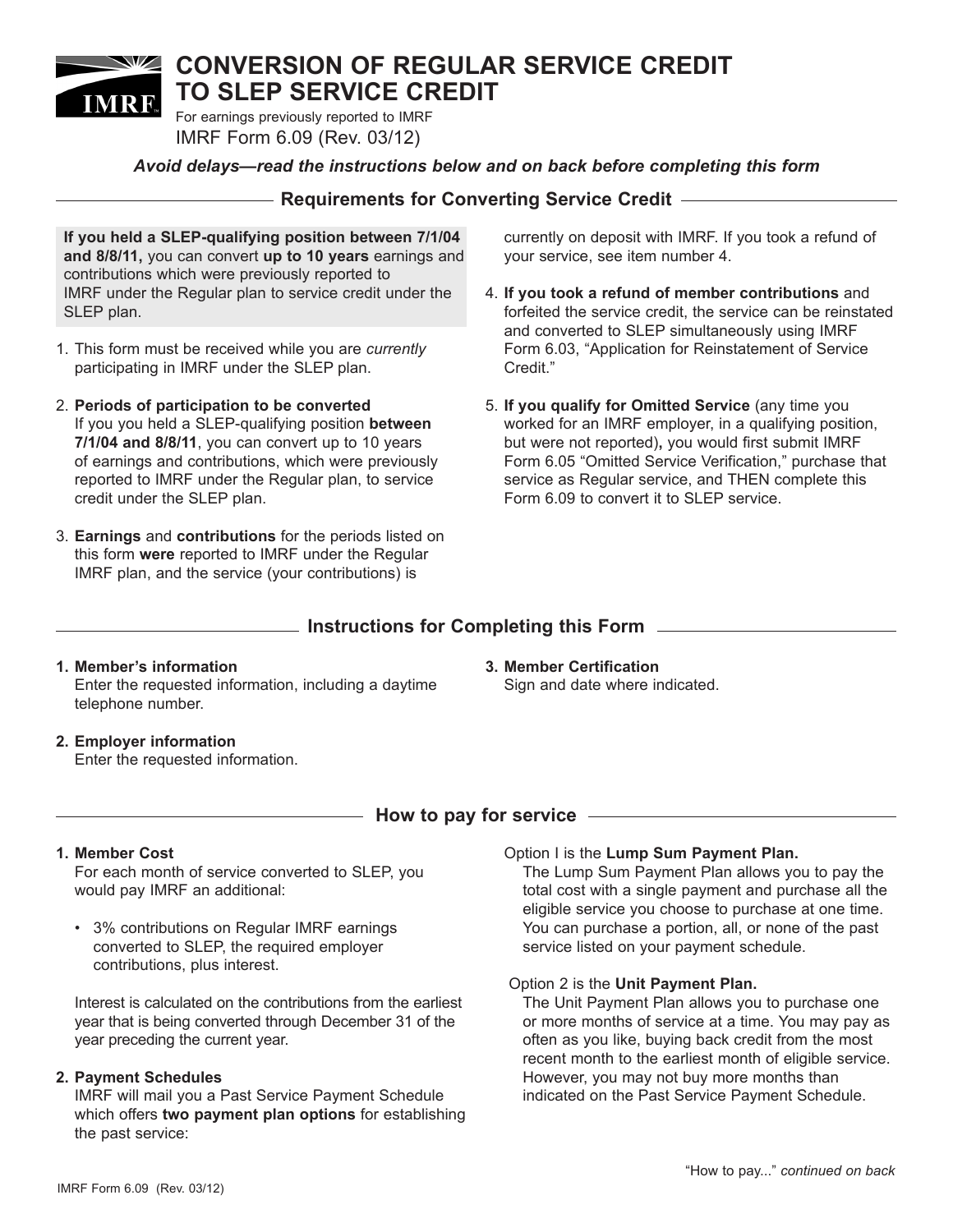# **How purchasing the service will affect your pension**

If you want to know how converting your service will affect your pension, you should wait until you receive the Past Service Payment Schedule. Then you can call 1-800-ASK-IMRF (1-800-275-4673) for a pension estimate before you determine how many months of service to convert.

You can also refer to the IMRF Past Service Booklet, which you can find online at www.imrf.org, or call 1-800-ASK-IMRF to request a copy. The section titled "Is it worth it to purchase service?" provides a detailed description of how to calculate the impact of service on your pension.

# **If you plan to retire under the Reciprocal Act**

The Illinois Retirement Systems Reciprocal Act requires a minimum of 12 months of service credit with any single reciprocal pension system. If you have less than 12 months of service with any single reciprocal retirement system, that service will not be counted in the calculation of your reciprocal pension. *Exception:* A former teacher aide who transferred to a position covered by the Teachers' Retirement System (TRS) and who has less than 12 months of IMRF service credit can apply that service

toward a reciprocal pension. A list of the 13 systems covered by the Act is available on the IMRF website, www. imrf.org, or by request from an IMRF Member Service Representative at 1-800-ASK-IMRF (1-800-275-4673). Local police and fire pension funds are not covered by the Act.

Reciprocal service may not be added in the calculation of a SLEP pension.